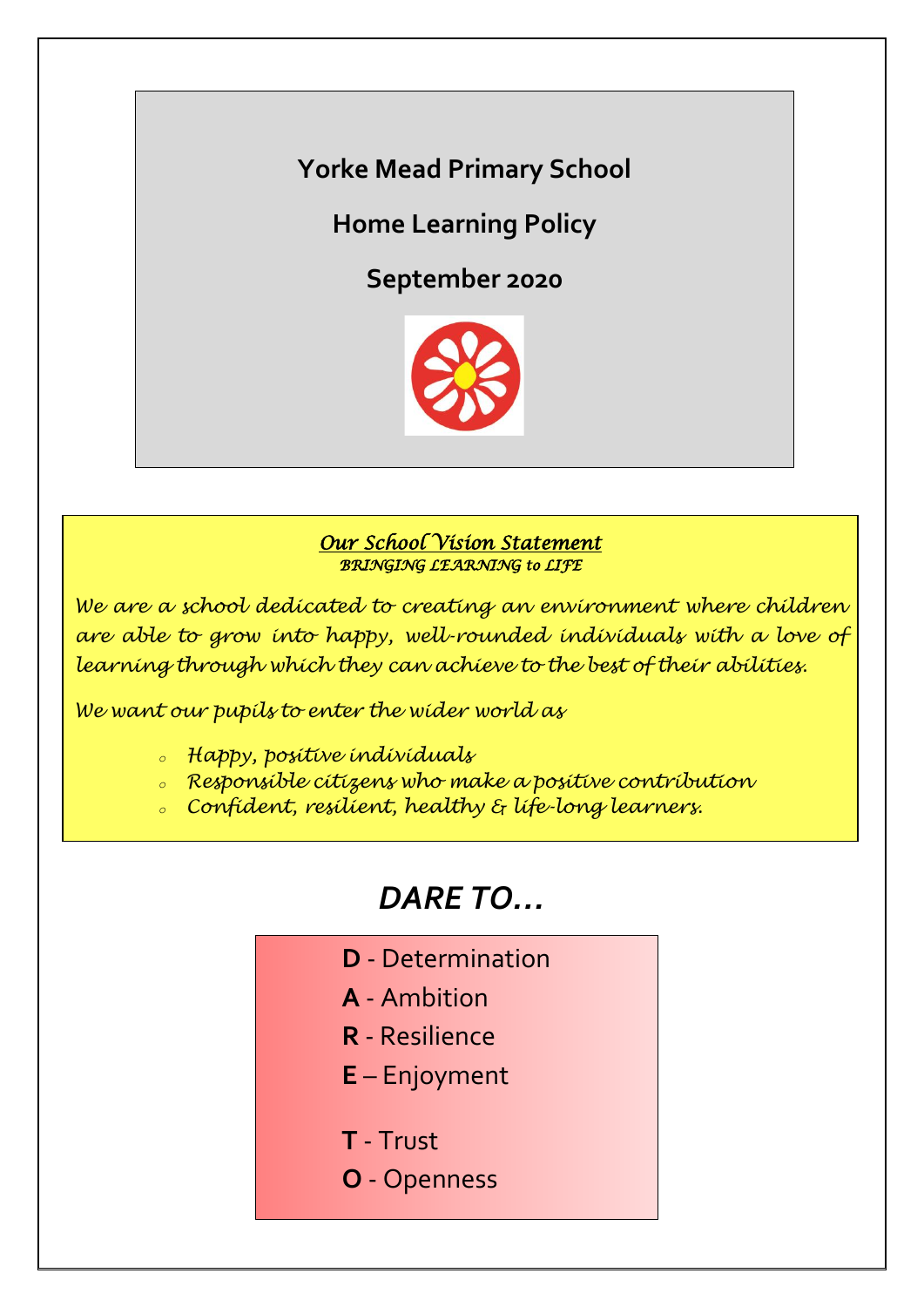## **Purpose**

The aim of our home learning policy is to promote learning beyond the school day as an essential part of good education. We believe that home learning not only reinforces classroom learning, it also helps children and young people to develop skills and attitudes that they need for successful lifelong learning. It should support the development of independent learning skills, including the habits of enquiry and investigation, and it should help to foster the role of parents and carers as co-educators of their children. We will make every effort to combat disadvantage, for example by considering the need for after-school study support with access to resources such as ICT and mentoring.

*It should be noted that this policy relates to learning that takes place at home whilst children are attending school as normal. Additional comments are contained at the end of the policy for any adaptation that may be necessary as a result of COVID 19 and isolation measures.* 

## **Who/what was consulted?**

Parents were consulted on the home learning policy through parent questionnaires. Children have also been consulted through assemblies and class discussions. The allocation of time to be spent on home learning at each key stage has been informed by the DfE guidelines.

# **Relationship to other policies**

The policy refers to commitments made in the home-school agreement, and also relates to the curriculum policy, the teaching and learning policy and to the policy for assessment, recording and reporting.

# **Roles and responsibilities of head teacher, other staff, governors**

The **Headteacher** will ensure that home learning is:

- an integral part of the curriculum and is planned and prepared alongside all other programmes of learning
- appropriate to the age, ability and circumstances of the pupils, taking into account special educational needs
- coordinated in order to be manageable for children on a daily basis
- informed by DFE guidance about time commitments.

**Teachers** will ensure that:

- pupils and parents are given a timetable for home learning at the start of each term
- home learning is set and marked in line with guidance and agreed standards
- tasks are differentiated and well structured
- pupils understand the purpose of the homework tasks
- it is clear to pupils how their home learning consolidates and extends the work they are doing in school.

**Pupils** will be required to record the home learning tasks or take the information about the tasks home, ensure their understanding of them, and demonstrate a commitment to spending an allocated time completing the tasks set. They will return their work on time.

**Parents** will encourage and monitor home learning and inform their child's teacher if an issue arises.

## **Arrangements for monitoring and evaluation**

Subject leaders will monitor homework by checking planning, pupils' work and home-school diaries. From time to time a random sample of parents and pupils may be approached to discuss home learning by a member of the school leadership team, who will review the effectiveness of this policy. The governing body will receive updates as part of this sampling.